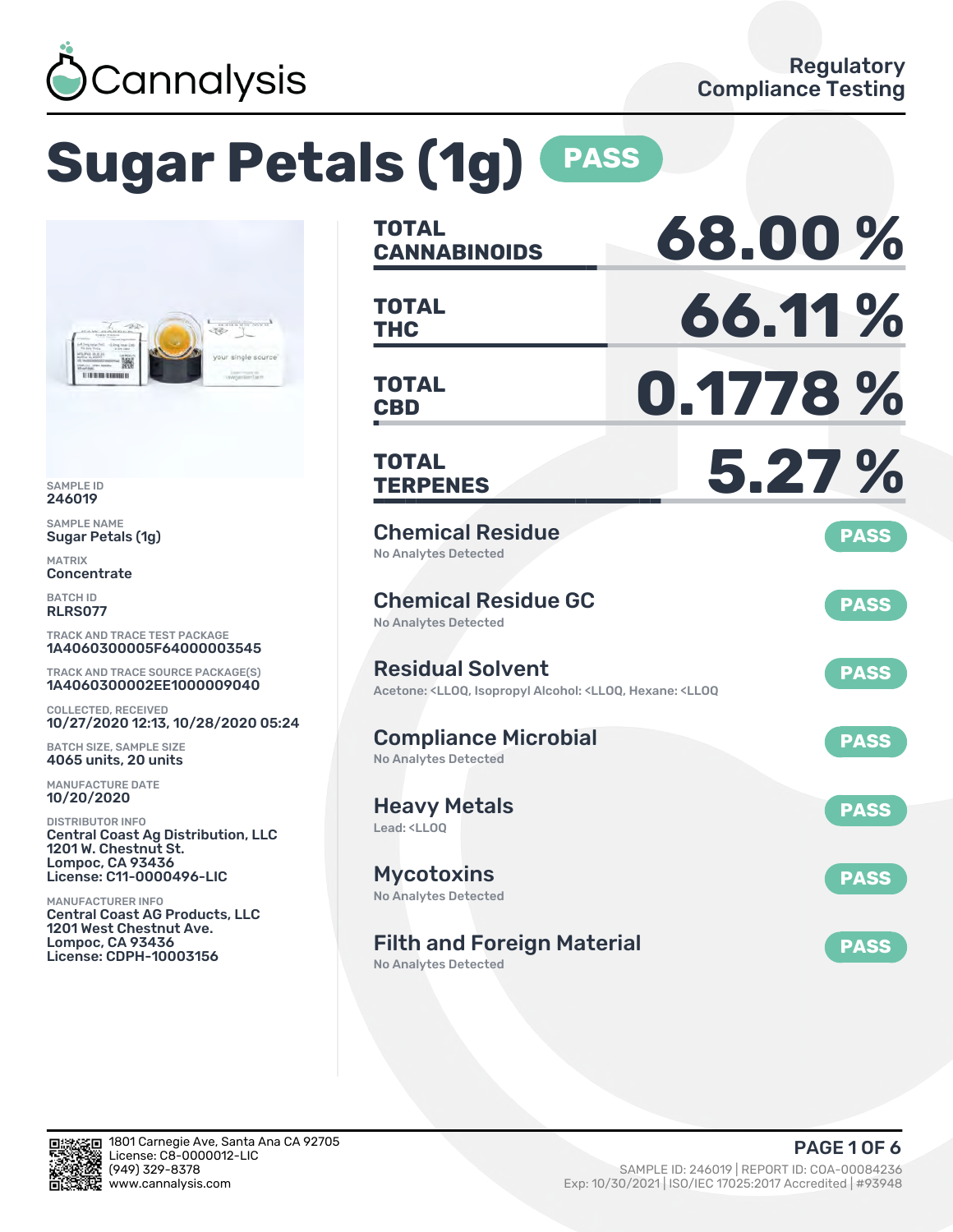

# CANNABINOID ANALYSIS

TOTAL THC,CBD, and CANNABINOIDS value(s) have been decarboxylated.

| TOTAL THC:          | 661.1 mg/g (66.11%), 661.1 mg per package  |
|---------------------|--------------------------------------------|
| TOTAL CBD:          | 1.778 mg/g (0.1778 %), 1.78 mg per package |
| TOTAL CANNABINOIDS: | 680.0 mg/g (68.00 %)                       |

UNIT OF MEASUREMENT: Milligrams per Gram(mg/g)

| <b>ANALYTE</b>         | <b>RESULT</b>         | LOD    | <b>LLOO</b> | <b>ANALYTE</b>   | <b>RESULT</b>         | <b>LOD</b> | <b>LLOO</b> |
|------------------------|-----------------------|--------|-------------|------------------|-----------------------|------------|-------------|
| THCa                   | 730.0 mg/g (73.00 %)  | 0.2000 | 0.4000      | CBD <sub>v</sub> | ND.                   | 0.2000     | 0.4000      |
| D9THC                  | 20.84 mg/g (2.084 %)  | 0.2000 | 0.4000      | CBGa             | 14.49 mg/g (1.449 %)  | 0.2000     | 0.4000      |
| D8THC                  | ND                    | 0.2000 | 0.4000      | CBG              | 4.410 mg/g (0.4410 %) | 0.2000     | 0.4000      |
| <b>THC<sub>v</sub></b> | ND                    | 0.2000 | 0.4000      | CBN              | ND.                   | 0.2000     | 0.4000      |
| CBDa                   | 2.027 mg/g (0.2027 %) | 0.2000 | 0.4000      | CBC              | <b>ND</b>             | 0.2000     | 0.4000      |
| <b>CBD</b>             | ND                    | 0.2000 | 0.4000      |                  |                       |            |             |
|                        |                       |        |             |                  |                       |            |             |

#### ADDITIONAL INFORMATION

| Method:              | SOP-TECH-001 | Sample Prepped: 10/28/2020 12:15  | Sample Approved: 10/29/2020 22:01  |  |
|----------------------|--------------|-----------------------------------|------------------------------------|--|
| Instrument: UPLC-DAD |              | Sample Analyzed: 10/28/2020 14:46 | Prep-Analytical Batch: 22676-17458 |  |



## TERPENE ANALYSIS

| UNIT OF MEASUREMENT: | Milligrams per Gram(mg/g) |
|----------------------|---------------------------|
|----------------------|---------------------------|

| <b>ANALYTE</b>   | <b>RESULT</b>                                                                                                        | <b>LOD</b> | <b>LLOQ</b> | <b>ANALYTE</b>         | <b>RESULT</b>                                      | <b>LOD</b> | <b>LLOQ</b> |
|------------------|----------------------------------------------------------------------------------------------------------------------|------------|-------------|------------------------|----------------------------------------------------|------------|-------------|
| 3-Carene         | ND                                                                                                                   | 0.5000     | 1.000       | Alpha bisabolol        | 1.666 mg/g $(0.1666%)$                             | 0.5000     | 1.000       |
| Alpha cedrene    | <b>ND</b>                                                                                                            | 0.5000     | 1.000       | Alpha humulene         | 4.195 mg/g (0.4195 %)                              | 0.5000     | 1.000       |
| Alpha pinene     | 1.312 mg/g $(0.1312 \%)$                                                                                             | 0.5000     | 1.000       | Alpha terpinene        | <b>ND</b>                                          | 0.5000     | 1.000       |
| Alpha terpineol  | $0.8381$ mg/g $(0.0838\%)$                                                                                           | 0.3300     | 0.6500      | Beta caryophyllene     | 14.40 mg/g (1.440 %)                               | 0.5000     | 1.000       |
| Beta myrcene     | 15.44 mg/g (1.544 %)                                                                                                 | 0.5000     | 1.000       | Beta pinene            | <lloq< td=""><td>0.6100</td><td>1.210</td></lloq<> | 0.6100     | 1.210       |
| Borneol          | <b>ND</b>                                                                                                            | 0.5000     | 1.000       | Camphene               | <b>ND</b>                                          | 0.5000     | 1.000       |
| Camphor          | <b>ND</b>                                                                                                            | 0.5000     | 1.000       | Caryophyllene oxide ND |                                                    | 0.5000     | 1.000       |
| Cedrol           | <b>ND</b>                                                                                                            | 0.5000     | 1.000       | Cis nerolidol          | <b>ND</b>                                          | 0.5000     | 1.000       |
| Eucalyptol       | <b>ND</b>                                                                                                            | 0.5000     | 1.000       | Fenchol                | 1.230 mg/g $(0.1230\%)$                            | 0.5000     | 1.000       |
| Fenchone         | <b>ND</b>                                                                                                            | 0.5000     | 1.000       | Gamma terpinene        | <b>ND</b>                                          | 0.5000     | 1.000       |
| Gamma terpineol  | <b>ND</b>                                                                                                            | 0.1000     | 0.2100      | Geranyl acetate        | <b>ND</b>                                          | 0.5000     | 1.000       |
| Guaiol           | <ll0q< td=""><td>0.5000</td><td>1.000</td><td>Isoborneol</td><td><b>ND</b></td><td>0.5000</td><td>1.000</td></ll0q<> | 0.5000     | 1.000       | Isoborneol             | <b>ND</b>                                          | 0.5000     | 1.000       |
| Isopulegol       | <b>ND</b>                                                                                                            | 0.5000     | 1.000       | Limonene               | 5.053 mg/g $(0.5053\%)$                            | 0.5000     | 1.000       |
| Linalool         | 2.266 mg/g $(0.2266\%)$                                                                                              | 0.5000     | 1.000       | Menthol                | <b>ND</b>                                          | 0.5000     | 1.000       |
| Ocimene 1        | <b>ND</b>                                                                                                            | 0.1600     | 0.3100      | Ocimene 2              | 2.709 mg/g (0.2709 %)                              | 0.3500     | 0.6900      |
| P-cymene         | <b>ND</b>                                                                                                            | 0.5200     | 1.050       | P-mentha-1,5-diene ND  |                                                    | 0.5000     | 1.000       |
| Pulegone         | <b>ND</b>                                                                                                            | 0.5000     | 1.000       | Sabinene               | <b>ND</b>                                          | 0.5000     | 1.000       |
| Sabinene hydrate | <b>ND</b>                                                                                                            | 0.5000     | 1.000       | Terpinolene            | 2.386 mg/g (0.2386 %)                              | 0.5000     | 1.000       |
|                  | Trans beta farnesene 1.214 mg/g (0.1214 %)                                                                           | 0.5000     | 1.000       | Trans nerolidol        | <lloq< td=""><td>0.5000</td><td>1.000</td></lloq<> | 0.5000     | 1.000       |
| Valencene        | <b>ND</b>                                                                                                            | 0.5000     | 1.000       |                        |                                                    |            |             |

#### ADDITIONAL INFORMATION

| Method:     | SOP-TECH  |
|-------------|-----------|
| Instrument: | GC-MS-FII |

Method: SOP-TECH-027 Sample Prepped: 10/28/2020 15:15 Sample Approved: 10/29/2020 17:10 Prep-Analytical Batch: 22692-17466

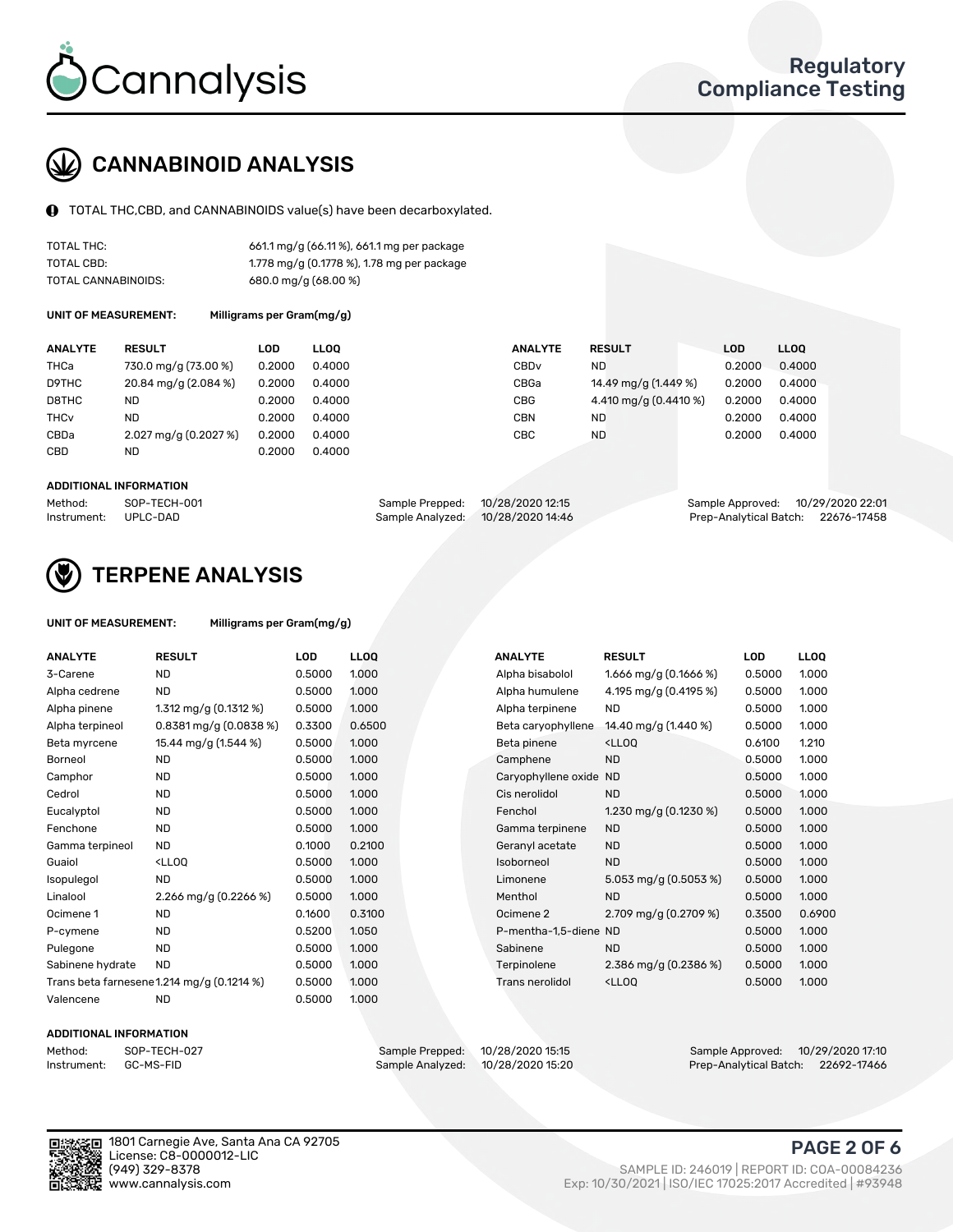

# CHEMICAL RESIDUE ANALYSIS PASS

UNIT OF MEASUREMENT: Micrograms per Gram(ug/g)

| <b>ANALYTE</b>    | <b>RESULT</b> | LOD    | LLOQ   | <b>ACTION LEVEL</b> |      | <b>ANALYTE</b>      | <b>RESULT</b> | LOD    | <b>LLOQ</b> | <b>ACTION LEVEL</b> |      |
|-------------------|---------------|--------|--------|---------------------|------|---------------------|---------------|--------|-------------|---------------------|------|
| Abamectin         | <b>ND</b>     | 0.0200 | 0.0400 | 0.1000              | Pass | Acephate            | <b>ND</b>     | 0.0200 | 0.0400      | 0.1000              | Pass |
| Acequinocyl       | <b>ND</b>     | 0.0200 | 0.0400 | 0.1000              | Pass | Acetamiprid         | <b>ND</b>     | 0.0200 | 0.0400      | 0.1000              | Pass |
| Aldicarb          | <b>ND</b>     | 0.0200 | 0.0400 | 0.0                 | Pass | Azoxystrobin        | <b>ND</b>     | 0.0200 | 0.0400      | 0.1000              | Pass |
| <b>Bifenazate</b> | <b>ND</b>     | 0.0200 | 0.0400 | 0.1000              | Pass | <b>Bifenthrin</b>   | <b>ND</b>     | 0.0200 | 0.0400      | 3.000               | Pass |
| <b>Boscalid</b>   | <b>ND</b>     | 0.0200 | 0.0400 | 0.1000              | Pass | Carbaryl            | <b>ND</b>     | 0.0200 | 0.0400      | 0.5000              | Pass |
| Carbofuran        | <b>ND</b>     | 0.0200 | 0.0400 | 0.0                 | Pass | Chlorantraniliprole | <b>ND</b>     | 0.0200 | 0.0400      | 10.00               | Pass |
| Clofentezine      | <b>ND</b>     | 0.0200 | 0.0400 | 0.1000              | Pass | Coumaphos           | <b>ND</b>     | 0.0200 | 0.0400      | 0.0                 | Pass |
| Cyfluthrin        | <b>ND</b>     | 0.4000 | 1.000  | 2.000               | Pass | Cypermethrin        | <b>ND</b>     | 0.4000 | 1.000       | 1.000               | Pass |
| Daminozide        | <b>ND</b>     | 0.0200 | 0.0400 | 0.0                 | Pass | Diazinon            | <b>ND</b>     | 0.0200 | 0.0400      | 0.1000              | Pass |
| <b>Dichlorvos</b> | <b>ND</b>     | 0.0200 | 0.0400 | 0.0                 | Pass | Dimethoate          | <b>ND</b>     | 0.0200 | 0.0400      | 0.0                 | Pass |
| Dimethomorph      | <b>ND</b>     | 0.0200 | 0.0400 | 2.000               | Pass | Ethoprophos         | <b>ND</b>     | 0.0200 | 0.0400      | 0.0                 | Pass |
| Etofenprox        | <b>ND</b>     | 0.0200 | 0.0400 | 0.0                 | Pass | Etoxazole           | <b>ND</b>     | 0.0200 | 0.0400      | 0.1000              | Pass |
| Fenhexamid        | <b>ND</b>     | 0.0200 | 0.0400 | 0.1000              | Pass | Fenoxycarb          | <b>ND</b>     | 0.0200 | 0.0400      | 0.0                 | Pass |
| Fenpyroximate     | <b>ND</b>     | 0.0200 | 0.0400 | 0.1000              | Pass | Fipronil            | <b>ND</b>     | 0.0400 | 0.1000      | 0.0                 | Pass |
| Flonicamid        | <b>ND</b>     | 0.0200 | 0.0400 | 0.1000              | Pass | Fludioxonil         | <b>ND</b>     | 0.0200 | 0.0400      | 0.1000              | Pass |
| Hexythiazox       | <b>ND</b>     | 0.0200 | 0.0400 | 0.1000              | Pass | Imazalil            | <b>ND</b>     | 0.0200 | 0.0400      | 0.0                 | Pass |
| Imidacloprid      | <b>ND</b>     | 0.0200 | 0.0400 | 5.000               | Pass | Kresoxim methyl     | <b>ND</b>     | 0.0200 | 0.0400      | 0.1000              | Pass |
| Malathion         | <b>ND</b>     | 0.0200 | 0.0400 | 0.5000              | Pass | Metalaxyl           | <b>ND</b>     | 0.0200 | 0.0400      | 2.000               | Pass |
| Methiocarb        | <b>ND</b>     | 0.0200 | 0.0400 | 0.0                 | Pass | Methomyl            | <b>ND</b>     | 0.0200 | 0.0400      | 1.000               | Pass |
| Mevinphos         | <b>ND</b>     | 0.0200 | 0.0400 | 0.0                 | Pass | Myclobutanil        | <b>ND</b>     | 0.0200 | 0.0400      | 0.1000              | Pass |
| Naled             | <b>ND</b>     | 0.0200 | 0.0400 | 0.1000              | Pass | Oxamyl              | <b>ND</b>     | 0.0200 | 0.0400      | 0.5000              | Pass |
| Paclobutrazol     | <b>ND</b>     | 0.0200 | 0.0400 | 0.0                 | Pass | Permethrins         | <b>ND</b>     | 0.0400 | 0.1000      | 0.5000              | Pass |
| Phosmet           | <b>ND</b>     | 0.0200 | 0.0400 | 0.1000              | Pass | Piperonyl butoxide  | <b>ND</b>     | 0.0200 | 0.0400      | 3.000               | Pass |
| Prallethrin       | <b>ND</b>     | 0.0200 | 0.0400 | 0.1000              | Pass | Propiconazole       | <b>ND</b>     | 0.0200 | 0.0400      | 0.1000              | Pass |
| Propoxur          | <b>ND</b>     | 0.0200 | 0.0400 | 0.0                 | Pass | Pyrethrins          | <b>ND</b>     | 0.0200 | 0.0400      | 0.5000              | Pass |
| Pyridaben         | <b>ND</b>     | 0.0200 | 0.0400 | 0.1000              | Pass | Spinetoram          | <b>ND</b>     | 0.0200 | 0.0400      | 0.1000              | Pass |
| Spinosad          | <b>ND</b>     | 0.0300 | 0.0700 | 0.1000              | Pass | Spiromesifen        | <b>ND</b>     | 0.0200 | 0.0400      | 0.1000              | Pass |
| Spirotetramat     | <b>ND</b>     | 0.0200 | 0.0400 | 0.1000              | Pass | Spiroxamine         | <b>ND</b>     | 0.0200 | 0.0400      | 0.0                 | Pass |
| Tebuconazole      | <b>ND</b>     | 0.0200 | 0.0400 | 0.1000              | Pass | Thiacloprid         | <b>ND</b>     | 0.0200 | 0.0400      | 0.0                 | Pass |
| Thiamethoxam      | <b>ND</b>     | 0.0200 | 0.0400 | 5.000               | Pass | Trifloxystrobin     | <b>ND</b>     | 0.0200 | 0.0400      | 0.1000              | Pass |
|                   |               |        |        |                     |      |                     |               |        |             |                     |      |

### ADDITIONAL INFORMATION

Method: SOP-TECH-002 Sample Prepped: 10/28/2020 09:43 Sample Approved: 10/28/2020 20:26 Instrument: LC-MS/MS Sample Analyzed: 10/28/2020 09:47 Prep-Analytical Batch: 22667-17435



PAGE 3 OF 6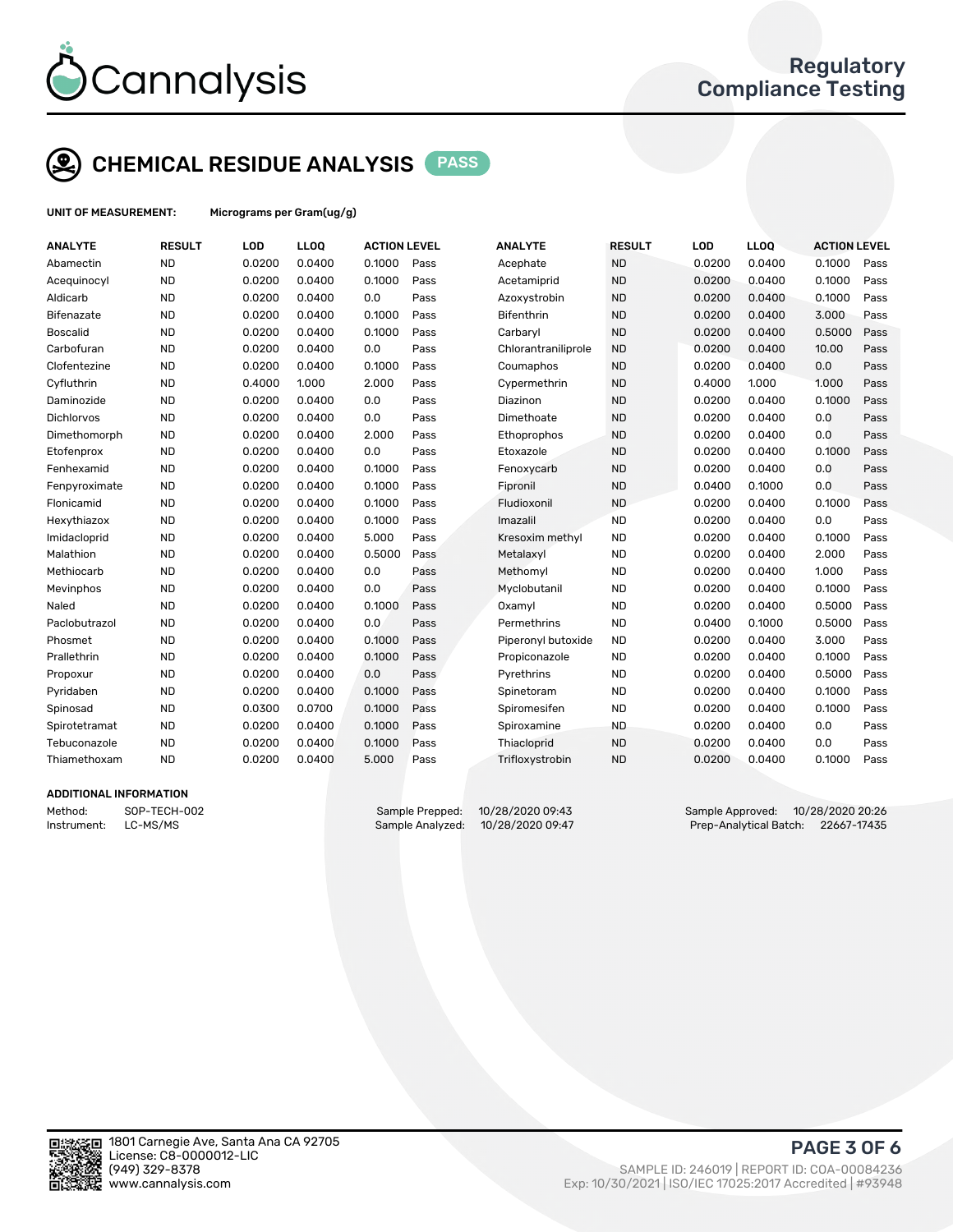

## CHEMICAL RESIDUE GC ANALYSIS PASS

| UNIT OF MEASUREMENT: | M |
|----------------------|---|
|----------------------|---|

licrograms per Gram(ug/g)

| <b>ANALYTE</b>                | <b>RESULT</b> | LOD    | <b>LLOO</b> | <b>ACTION LEVEL</b> |                  | <b>ANALYTE</b>   | <b>RESULT</b> | LOD                    | <b>LLOO</b> | <b>ACTION LEVEL</b> |      |
|-------------------------------|---------------|--------|-------------|---------------------|------------------|------------------|---------------|------------------------|-------------|---------------------|------|
| Captan                        | <b>ND</b>     | 0.1000 | 0.2000      | 0.7000              | Pass             | Chlordane        | <b>ND</b>     | 0.0109                 | 0.0136      | 0.0                 | Pass |
| Methyl parathion              | <b>ND</b>     | 0.0400 | 0.1000      | 0.0                 | Pass             | <b>PCNB</b>      | <b>ND</b>     | 0.0200                 | 0.0400      | 0.1000              | Pass |
| Chlorfenapyr                  | <b>ND</b>     | 0.0800 | 0.1000      | 0.0                 | Pass             | Chlorpyrifos     | <b>ND</b>     | 0.0800                 | 0.1000      | 0.0                 | Pass |
|                               |               |        |             |                     |                  |                  |               |                        |             |                     |      |
| <b>ADDITIONAL INFORMATION</b> |               |        |             |                     |                  |                  |               |                        |             |                     |      |
| Method:                       | SOP-TECH-010  |        |             |                     | Sample Prepped:  | 10/28/2020 09:44 |               | Sample Approved:       |             | 10/28/2020 16:51    |      |
| Instrument:                   | GC-MS/MS      |        |             |                     | Sample Analyzed: | 10/28/2020 09:48 |               | Prep-Analytical Batch: |             | 22668-17436         |      |
|                               |               |        |             |                     |                  |                  |               |                        |             |                     |      |

## RESIDUAL SOLVENT ANALYSIS PASS

UNIT OF MEASUREMENT: Micrograms per Gram(ug/g)

| <b>ANALYTE</b>       | <b>RESULT</b>                                                                                                                                                                                      | <b>LOD</b> | <b>LLOO</b> | <b>ACTION LEVEL</b> |      | <b>ANALYTE</b>           | <b>RESULT</b>                                                               | LOD    | <b>LLOO</b> | <b>ACTION LEVEL</b> |      |
|----------------------|----------------------------------------------------------------------------------------------------------------------------------------------------------------------------------------------------|------------|-------------|---------------------|------|--------------------------|-----------------------------------------------------------------------------|--------|-------------|---------------------|------|
| Acetone              | <lloo< td=""><td>5.000</td><td>250.0</td><td>5000</td><td>Pass</td><td>Acetonitrile</td><td><b>ND</b></td><td>5.000</td><td>50.00</td><td>410.0</td><td>Pass</td></lloo<>                          | 5.000      | 250.0       | 5000                | Pass | Acetonitrile             | <b>ND</b>                                                                   | 5.000  | 50.00       | 410.0               | Pass |
| Benzene              | <b>ND</b>                                                                                                                                                                                          | 0.5000     | 1.000       | 1.000               | Pass | <b>Butane</b>            | <b>ND</b>                                                                   | 76.80  | 96.00       | 5000                | Pass |
| Chloroform           | <b>ND</b>                                                                                                                                                                                          | 0.5000     | 1.000       | 1.000               | Pass | Ethanol                  | <b>ND</b>                                                                   | 10.00  | 50.00       | 5000                | Pass |
| <b>Ethyl Acetate</b> | <b>ND</b>                                                                                                                                                                                          | 5.000      | 50.00       | 5000                | Pass | <b>Ethyl Ether</b>       | <b>ND</b>                                                                   | 25.00  | 50.00       | 5000                | Pass |
| Ethylene oxide       | <b>ND</b>                                                                                                                                                                                          | 0.5000     | 1.000       | 1.000               | Pass | Heptane                  | <b>ND</b>                                                                   | 1.000  | 5.000       | 5000                | Pass |
| Hexane               | <lloo< td=""><td>0.5000</td><td>5.000</td><td>290.0</td><td>Pass</td><td><b>Isopropyl Alcohol</b></td><td><lloo< td=""><td>5.000</td><td>50.00</td><td>5000</td><td>Pass</td></lloo<></td></lloo<> | 0.5000     | 5.000       | 290.0               | Pass | <b>Isopropyl Alcohol</b> | <lloo< td=""><td>5.000</td><td>50.00</td><td>5000</td><td>Pass</td></lloo<> | 5.000  | 50.00       | 5000                | Pass |
| Methanol             | <b>ND</b>                                                                                                                                                                                          | 10.00      | 50.00       | 3000                | Pass | Methylene chloride       | <b>ND</b>                                                                   | 0.5000 | 1.000       | 1.000               | Pass |
| Pentane              | <b>ND</b>                                                                                                                                                                                          | 1.000      | 50.00       | 5000                | Pass | Propane                  | <b>ND</b>                                                                   | 16.00  | 20.00       | 5000                | Pass |
| Toluene              | <b>ND</b>                                                                                                                                                                                          | 0.5000     | 1.000       | 890.0               | Pass | Xvlenes                  | <b>ND</b>                                                                   | 6.000  | 100.0       | 2170                | Pass |
| Trichloroethylene    | <b>ND</b>                                                                                                                                                                                          | 0.2500     | 1.000       | 1.000               | Pass | 1.2-Dichloroethane       | <b>ND</b>                                                                   | 0.5000 | 1.000       | 1.000               | Pass |

#### ADDITIONAL INFORMATION



Prep-Analytical Batch: 22696-17465



UNIT OF MEASUREMENT: Cycle Threshold (Ct)

| <b>ANALYTE</b>                        | <b>RESULT</b>          | LOD   | <b>LLOO</b> | <b>ACTION LEVEL</b> |                 | <b>ANALYTE</b>   | <b>RESULT</b> | LOD   | <b>LLOO</b>      |                  | <b>ACTION LEVEL</b> |
|---------------------------------------|------------------------|-------|-------------|---------------------|-----------------|------------------|---------------|-------|------------------|------------------|---------------------|
| A.fumigatus                           | <b>ND</b>              | 33.00 | 0.0         | 0.0                 | Pass            | A. flavus        | <b>ND</b>     | 33.00 | 0.0              | 0.0              | Pass                |
| A. niger                              | <b>ND</b>              | 33.00 | 0.0         | 0.0                 | Pass            | A. terreus       | <b>ND</b>     | 33.00 | 0.0              | 0.0              | Pass                |
| <b>STEC</b>                           | <b>ND</b>              | 33.00 | 0.0         | 0.0                 | Pass            | Salmonella spp   | <b>ND</b>     | 33.00 | 0.0              | 0.0              | Pass                |
|                                       | ADDITIONAL INFORMATION |       |             |                     |                 |                  |               |       |                  |                  |                     |
| Method:<br>SOP-TECH-016, SOP-TECH-022 |                        |       |             |                     | Sample Prepped: | 10/29/2020 06:24 |               |       | Sample Approved: | 10/29/2020 12:46 |                     |

Instrument: qPCR Sample Analyzed: 10/29/2020 06:25 Prep-Analytical Batch: 22705-17479

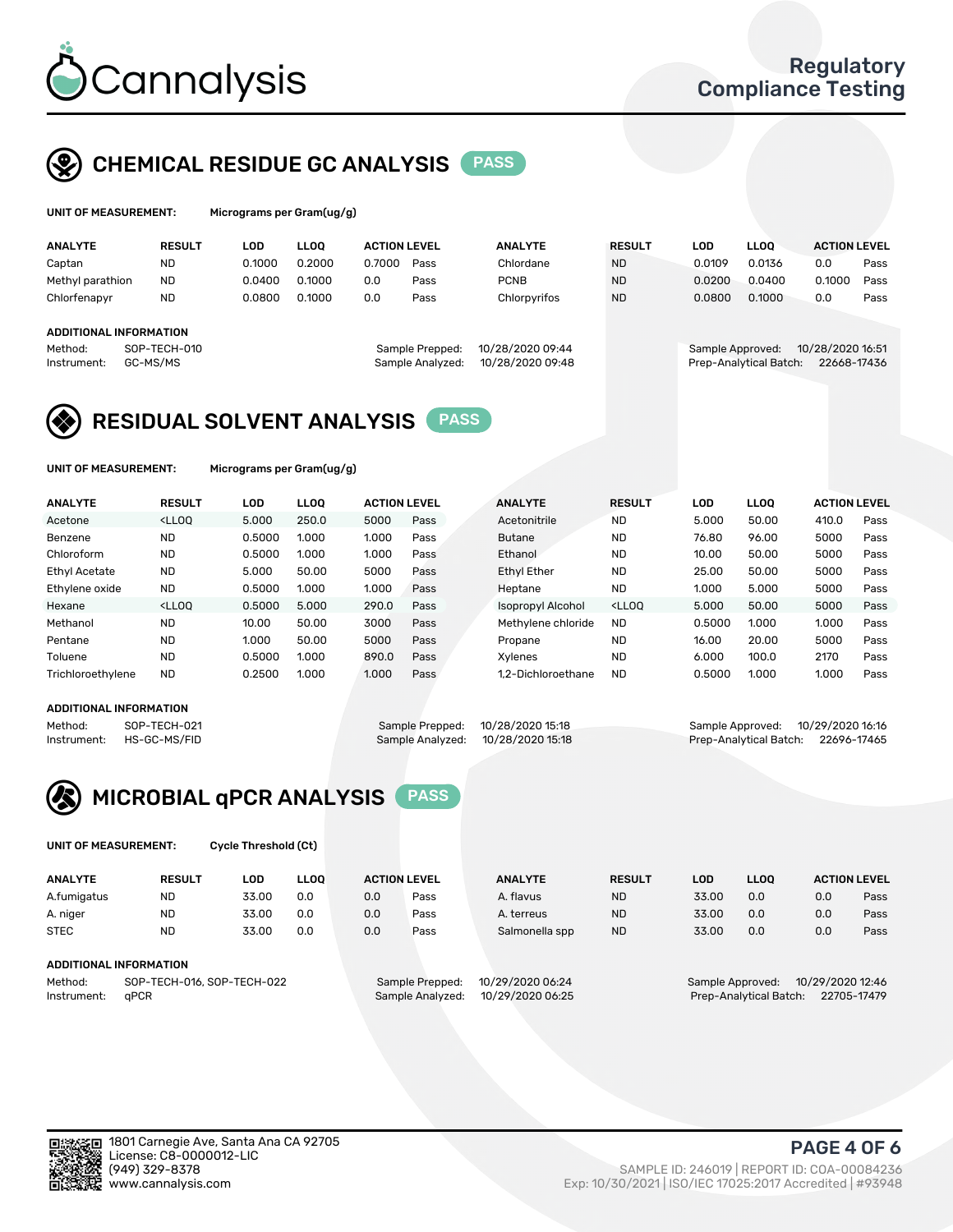



| UNIT OF MEASUREMENT:                                       |               | Micrograms per Gram(ug/g) |             |                     |                                     |                                      |               |                  |                        |                                 |      |
|------------------------------------------------------------|---------------|---------------------------|-------------|---------------------|-------------------------------------|--------------------------------------|---------------|------------------|------------------------|---------------------------------|------|
| <b>ANALYTE</b>                                             | <b>RESULT</b> | <b>LOD</b>                | <b>LLOO</b> | <b>ACTION LEVEL</b> |                                     | <b>ANALYTE</b>                       | <b>RESULT</b> | <b>LOD</b>       | <b>LLOQ</b>            | <b>ACTION LEVEL</b>             |      |
| Arsenic                                                    | ND.           | 0.0200                    | 0.0500      | 0.2000              | Pass                                | Cadmium                              | <b>ND</b>     | 0.0050           | 0.0500                 | 0.2000                          | Pass |
| Lead                                                       | $<$ LLOO      | 0.0100                    | 0.0500      | 0.5000              | Pass                                | Mercury                              | <b>ND</b>     | 0.0030           | 0.0500                 | 0.1000                          | Pass |
| ADDITIONAL INFORMATION<br>Method:<br>ICP-MS<br>Instrument: | SOP-TECH-013  |                           |             |                     | Sample Prepped:<br>Sample Analyzed: | 10/30/2020 14:05<br>10/30/2020 14:07 |               | Sample Approved: | Prep-Analytical Batch: | 10/30/2020 20:16<br>22822-17566 |      |
|                                                            |               |                           |             |                     |                                     |                                      |               |                  |                        |                                 |      |
| <b>MYCOTOXINS ANALYSIS</b><br><b>PASS</b>                  |               |                           |             |                     |                                     |                                      |               |                  |                        |                                 |      |
| Micrograms per Kilogram(ug/kg)<br>UNIT OF MEASUREMENT:     |               |                           |             |                     |                                     |                                      |               |                  |                        |                                 |      |
| <b>ANALYTE</b>                                             | <b>RESULT</b> | <b>LOD</b>                | <b>LLOO</b> | <b>ACTION LEVEL</b> |                                     | <b>ANALYTE</b>                       | <b>RESULT</b> | <b>LOD</b>       | <b>LLOQ</b>            | <b>ACTION LEVEL</b>             |      |
| Aflatoxin B1                                               | <b>ND</b>     | 1.000                     | 2.000       |                     | N/A                                 | Aflatoxin B2                         | <b>ND</b>     | 2.000            | 5.000                  |                                 | N/A  |
| Aflatoxin G1                                               | <b>ND</b>     | 2.000                     | 5.000       |                     | N/A                                 | Aflatoxin G2                         | <b>ND</b>     | 2.000            | 5.000                  |                                 | N/A  |
| <b>Total Aflatoxins</b>                                    | <b>ND</b>     | 10.00                     | 14.00       | 20.00               | Pass                                | Ochratoxin A                         | <b>ND</b>     | 1.000            | 2.000                  | 20.00                           | Pass |

#### ADDITIONAL INFORMATION

Method: SOP-TECH-020 Sample Prepped: 10/28/2020 11:37 Sample Approved: 10/29/2020 12:20 Instrument: LC-MS/MS Sample Analyzed: 10/28/2020 11:37 Prep-Analytical Batch: 22682-17444

#### FILTH & FOREIGN MATERIAL ANALYSIS PASS Q

UNIT OF MEASUREMENT: Filth and Foreign Matter (%)

| <b>ANALYTE</b>                                              | <b>RESULT</b> | LOD | <b>LLOO</b> | <b>ACTION LEVEL</b>                                                         |      | <b>ANALYTE</b> | <b>RESULT</b> | LOD                                                                        | <b>LLOO</b> | <b>ACTION LEVEL</b> |      |  |
|-------------------------------------------------------------|---------------|-----|-------------|-----------------------------------------------------------------------------|------|----------------|---------------|----------------------------------------------------------------------------|-------------|---------------------|------|--|
| IF RH ME                                                    | <b>ND</b>     | 0.0 | 0.0         | 3.000                                                                       | Pass | <b>IFM</b>     | <b>ND</b>     | 0.0                                                                        | 0.0         | 25.00               | Pass |  |
| Mold                                                        | <b>ND</b>     | 0.0 | 0.0         | 25.00                                                                       | Pass | <b>SSCD</b>    | <b>ND</b>     | 0.0                                                                        | 0.0         | 25.00               | Pass |  |
| ADDITIONAL INFORMATION                                      |               |     |             |                                                                             |      |                |               |                                                                            |             |                     |      |  |
| Method:<br>SOP-TECH-009<br>Instrument:<br>Visual Inspection |               |     |             | 10/28/2020 11:20<br>Sample Prepped:<br>10/28/2020 11:21<br>Sample Analyzed: |      |                |               | 10/28/2020 11:31<br>Sample Approved:<br>Prep-Analytical Batch: 22677-17442 |             |                     |      |  |



PAGE 5 OF 6